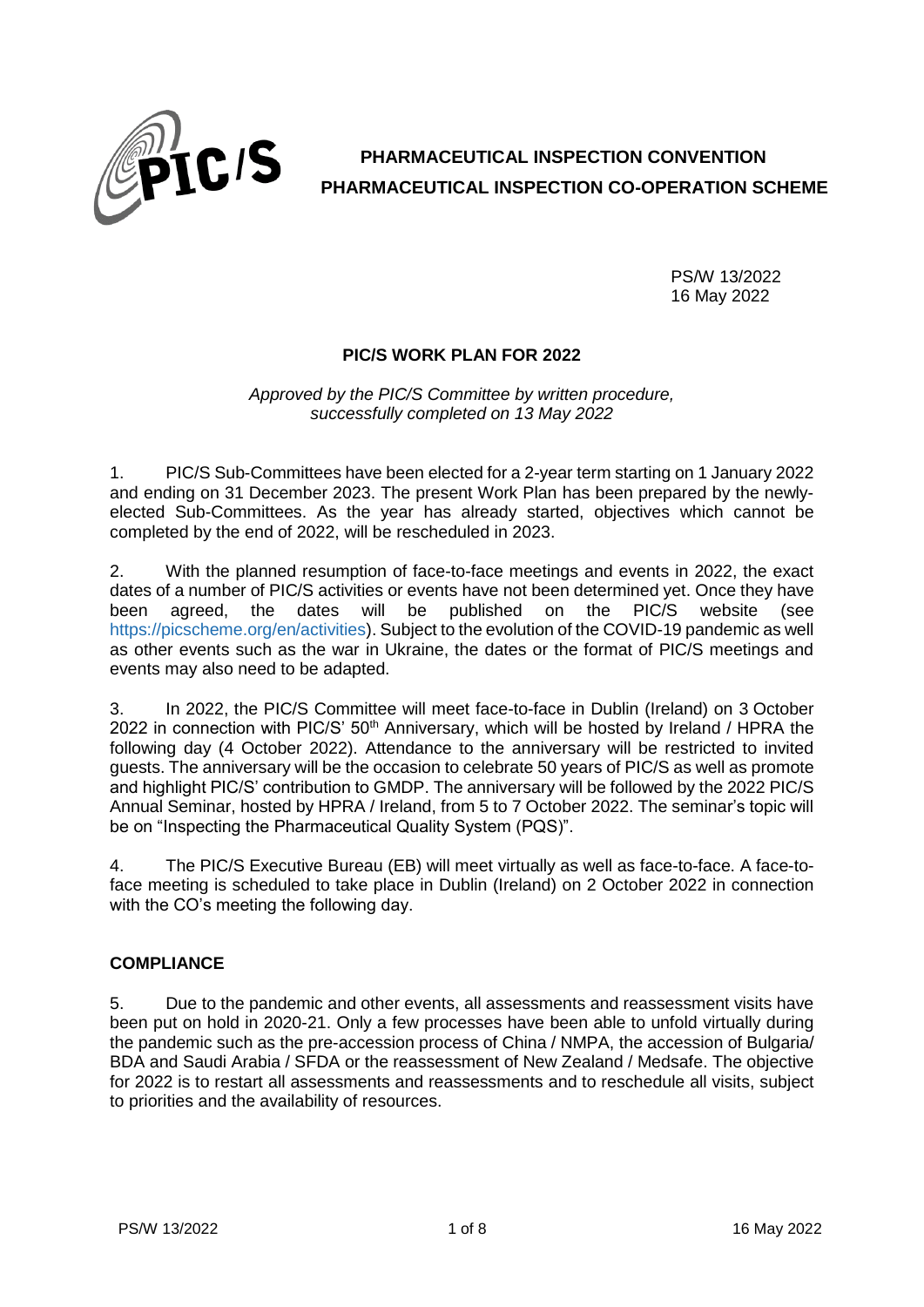6. The following Competent Authorities having applied for accession or pre-accession will be assessed / continued to be assessed in 2022 (dates are tentative and may change):

| <b>Name</b>         | <b>Status</b> | <b>Step</b>              | By<br>(estimate) |
|---------------------|---------------|--------------------------|------------------|
| Armenia / SCDMTE    | Applicant     | Documentation review     | $Q2$ (TBC)       |
| Azerbaijan / AEC    | Pre-applicant | Pre-accession assessment | Q2               |
| Bulgaria / BDA      | Applicant     | On-site assessment visit | $Q2-Q3$          |
| China / NMPA        | Pre-Applicant | Pre-accession assessment | On-going         |
| Jordan / JFDA       | Applicant     | Documentation review     | $Q2-Q3$          |
|                     |               | On-site assessment visit | TBC              |
| Saudi Arabia / SFDA | Applicant     | Documentation review     | $Q2-Q3$          |
|                     |               | On-site assessment visit | TBC              |

*In alphabetical order*

7. Due to travel restrictions to Russia, the application by the Competent Authorities of Russia, i.e. Minpromtorg, Roszdravnadzor, FSI "SID & GP", and FSBI ''SCEMD", will be frozen until further notice.

8. The following PA will be reassessed under the PIC/S Joint Reassessment Programme (JRP):

| <b>Name</b>           | <b>Step</b>                | <b>Tentative date</b>  |
|-----------------------|----------------------------|------------------------|
| Chinese Taipei / TFDA | Nomination of Team         | $Q2$ (TBC)             |
|                       | Documentation review       | Q3-Q4 (TBC)            |
|                       | On-site reassessment visit | TBC                    |
| Indonesia / NADFC     | Nomination of Rapporteur   | Q2                     |
|                       | Documentation review       | Q3-Q4 (TBC)            |
|                       | On-site reassessment visit | TBC.                   |
| New Zealand / Medsafe | Desktop assessment         | Q <sub>2</sub>         |
| South Africa / SAHPRA | Documentation review       | Q2-Q3 (TBC)            |
|                       | On-site reassessment visit | Q4 2022- Q1 2023 (TBC) |

#### *In alphabetical order*

Note 1: The term "documentation review" refers to the proposed method of evaluation of the Audit checklist (PS/W 1/2005) where a number of indicators can be evaluated remotely. Other indicators can only be reviewed during the on-site reassessment visit, which takes place in the jurisdiction of reassessed Participating Authority. The term "desktop assessment" refers to the possibility to reassess a Participating Authority remotely with no on-site visit.

Note 2: Dates are tentative and may change subject to priorities and availability of resources.

9. All assessment and reassessment activities will be co-ordinated and monitored by the Sub-Committee on Compliance (SCC). While waiting for these activities to unfold, the SCC will focus on completing the revision of guidelines and procedures related to the Accession and Joint Reassessment Programme (JRP).

10. Jointly with the European Commission (EC) and the Joint Audit Programme (JAP) of EEA Heads of Medicines Agencies (HMA), PIC/S will also co-organise a training for JAP-JRP auditors. Closed links will be maintained with the EC, which is developing a programme (EU4Health 2021-2027) covering the (re-)assessment process of EU MS Competent Authorities.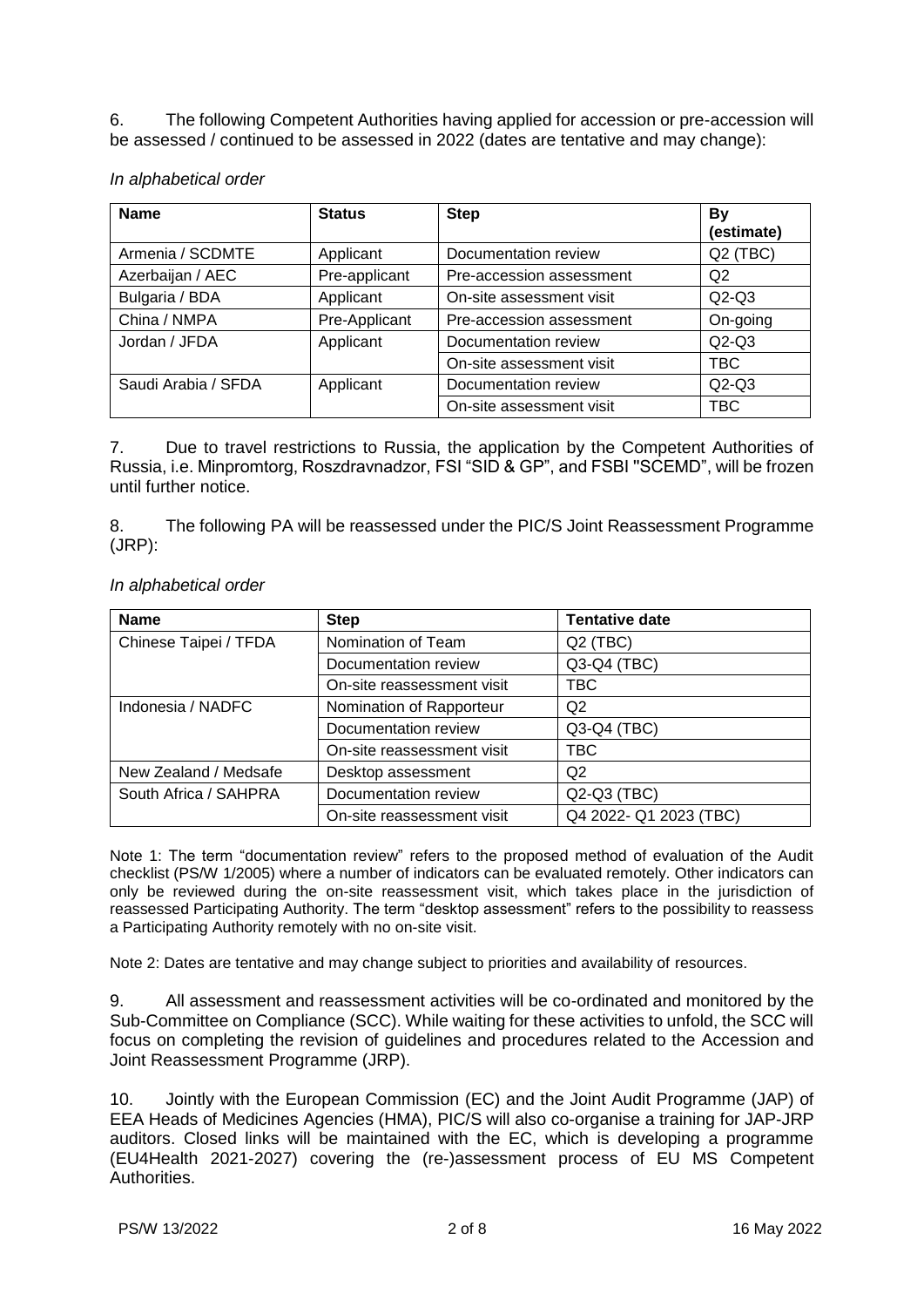11. Subject to the availability of resources, the SCC will consider proposals for (i) the introduction of an annual reporting system (in order to monitor the continued compliance of PAs with PIC/S requirements); and (ii) the establishment of a list of experienced auditors to assist and advise new rapporteurs and auditors.

12. Contacts will be established (or maintained) with non-Member Competent Authorities, which have signalled an interest in the PIC/S pre-accession process or membership. It will also consider ways on engaging Pre-Applicant Authorities once the process has been completed.

## **TRAINING AND EXPERT DISCUSSIONS**

13. PIC/S will continue to provide training to GMDP inspectors and organise expert discussions on various GMDP topics. The main training event in 2022 will be the annual seminar hosted by Ireland / HPRA in Dublin on 5-7 October 2022. The seminar topic is on "Inspecting the Pharmaceutical Quality System (PQS)".

14. A number of other training events will be organised in 2022 (see paragraphs 17ff). When recorded, training events such as the annual seminar or Expert Circle meetings will also be made available on the PIC/S Inspectorates' Academy (PIA).

15. The implementation and development of PIA, in particular of e-learning modules, will remain a key focus and priority of the Sub-Committee on Training (SCT), which is in charge of monitoring PIA. A number of e-learning modules are currently in preparation such as on QRM / Q9, soft skills, Q12 and JRP-JAP auditor training. A number of curricula for the training and qualification of PIC/S inspectors are also being developed. To meet deadlines, all this will require substantial efforts, notably in the field of human resources. Moreover, the funding and financing of PIA will remain critical to ensure its planned development in line with the PIA Business Case and the PIA Multiannual Budget Plan, both of which will need to be updated.

16. The Sub-Committee on Expert Circles (SCEC) will continue to monitor the activities of the various PIC/S Expert Circles and Working Groups operating under its responsibility.

17. The Expert Circle on Quality Risk Management (QRM) will organise two training events: the first will be hosted by UK / MHRA on 2 March 2022 and consists of a webinar on QRM; the second will held face-to-face in São Paulo and hosted by Brazil / ANVISA from 29 November to 1 December 2022. It will consist of 2-day QRM training (with remote participation) followed by 1-day face-to-face Expert Circle meeting on 2 December 2022. The Expert Circle will continue to work on developing the pilot e-module on QRM for PIA. The Co-ordinating Committee will also continue to revise the PIC/S Aide Memoire on QRM in parallel with the revision of ICH Q9.

18. Subject to the availability of a host, the Expert Circle on Good Distribution Practice (GDP) intends to meet in the course of 2022 or in 2023 at the latest. It will present a revised mandate to the Committee and continue to co-operate with the Working Group on Veterinary Medicinal Product (VMP) on GDP for VMP (see paragraph 36). It also plans to discuss concept papers on GDP-specific issues, which could result in new guidance documents.

19. Subject to the availability of a host, the Expert Circle on Human Blood, Tissues, Cells and ATMP will also try to meet in 2022 and if not, in 2023. It will work jointly with the Working Group on Annex 2 on preparing a training event on the inspection of ATMPs based on the new Annex 2A of the PIC/S GMP Guide. This event is planned to take place in 2023 and will be hosted by Austria / AGES. The Co-ordinating Committee will also work on drafting three PIA training curricula for inspectors specialised in the inspection of (i) ATMPs; (ii) blood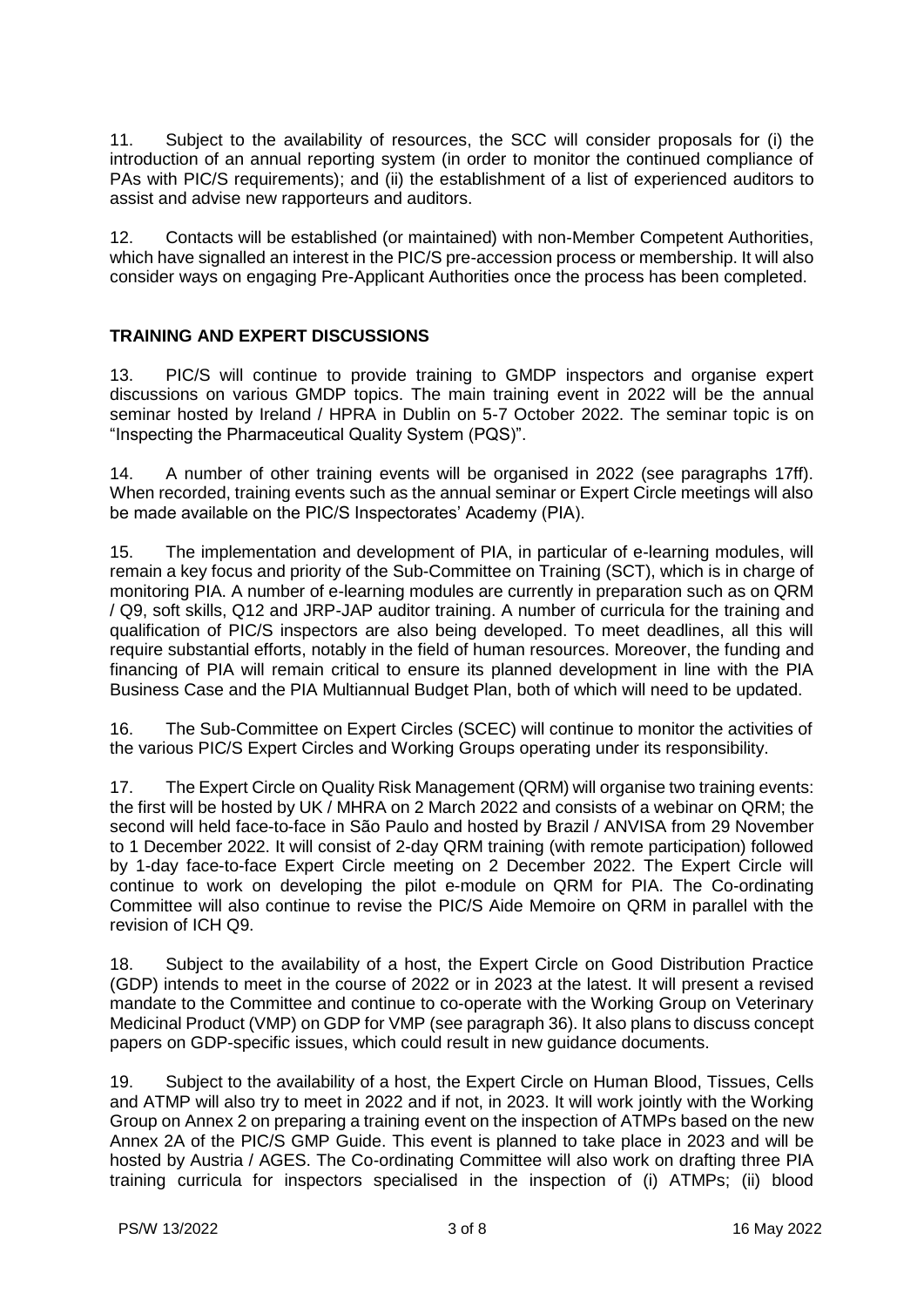establishments, hospital blood banks and plasma warehouses\*; (iii) and tissues & cells establishments\*.

\* in co-operation with the EU Commission Expert Sub-Group on Inspections in the Blood, Tissues and Cells Sectors (IES)

20. Two new Expert Circles will be established in 2022: one on Clinical Practices (GCP) and one on Good Pharmacovigilance Practices (GVP). The related Co-ordinating Committees will be appointed. Meetings of these new Expert Circles are not foreseen to take place immediately.

21. The Expert Circle on Active Pharmaceutical Ingredients (API) will need to be reactivated and a new Chair elected by the Co-ordinating Committee. Its priority in 2022 will be to finalise the development of an API Curriculum for PIA.

22. The Expert Circle on Controlling Cross Contamination in Shared Facilities (CCCISF) met in December 2021 virtually and the next meeting is not planned to take place in 2022.

23. The Working Group on Veterinary Medicinal Product (VMP) will mainly work on the revision of Annexes 4 & 5 of the EU-PIC/S GMP Guide as well as veterinary specific guidance documents, see paragraph 36.

24. Subject to the availability of human resources, the Joint Visits Programme (JVP) will be restarted while opportunities for joint training events with Partner Organisations (in particular EMA and WHO) and other organisations will continue to be further explored.

#### **HARMONISATION OF GM(D)P**

25. The PIC/S GMP Guide will be further revised in close co-operation with the EMA's Inspectors Working Group (IWG) on GMDP. PIC/S normally participates through experts in IWG Drafting Groups in line with the EMA-PIC/S Joint Consultation Procedure. In 2022, the following revisions will be continued / finalised:

| <b>GMP Guide</b>  | Topic                                               |
|-------------------|-----------------------------------------------------|
| Chap 1            | <b>Pharmaceutical Quality System</b>                |
| Chap 4 & Annex 11 | Documentation & Computerised Systems                |
| Annex 1           | <b>Sterile Medicinal Products</b>                   |
| Annexes 4 & 5     | Veterinary medicinal products (VMP) and biologicals |

26. The above-mentioned revisions are monitored by the Sub-Committee on GM(D)P Harmonisation (SCH), together with the EMA Inspectors Working Party (IWG) on GMDP.

27. The joint PIC/S-EMA Working Group on Annex 1 – Manufacture of Sterile Products will conclude its work following the foreseen entry into force of the revised Annex 1 by Q2/Q3 2022. The next step may consist in establishing an Expert Circle on Sterile Products with the aim to deliver training to inspectors on Annex 1. If established, this Expert Circle will operate under the responsibility of the SCEC.

28. Following the publication of the concept papers on veterinary specific GMP guidelines, the PIC/S Working Group on Veterinary Medicinal Product (VMP) will temporarily merge with the EMA Drafting Group in order to start with the revision of Annex 4 (Manufacture of Veterinary Medicinal Products other than Immunological Veterinary Medicinal Products) and Annex 5 (Manufacture of Immunological Veterinary Medicinal Products).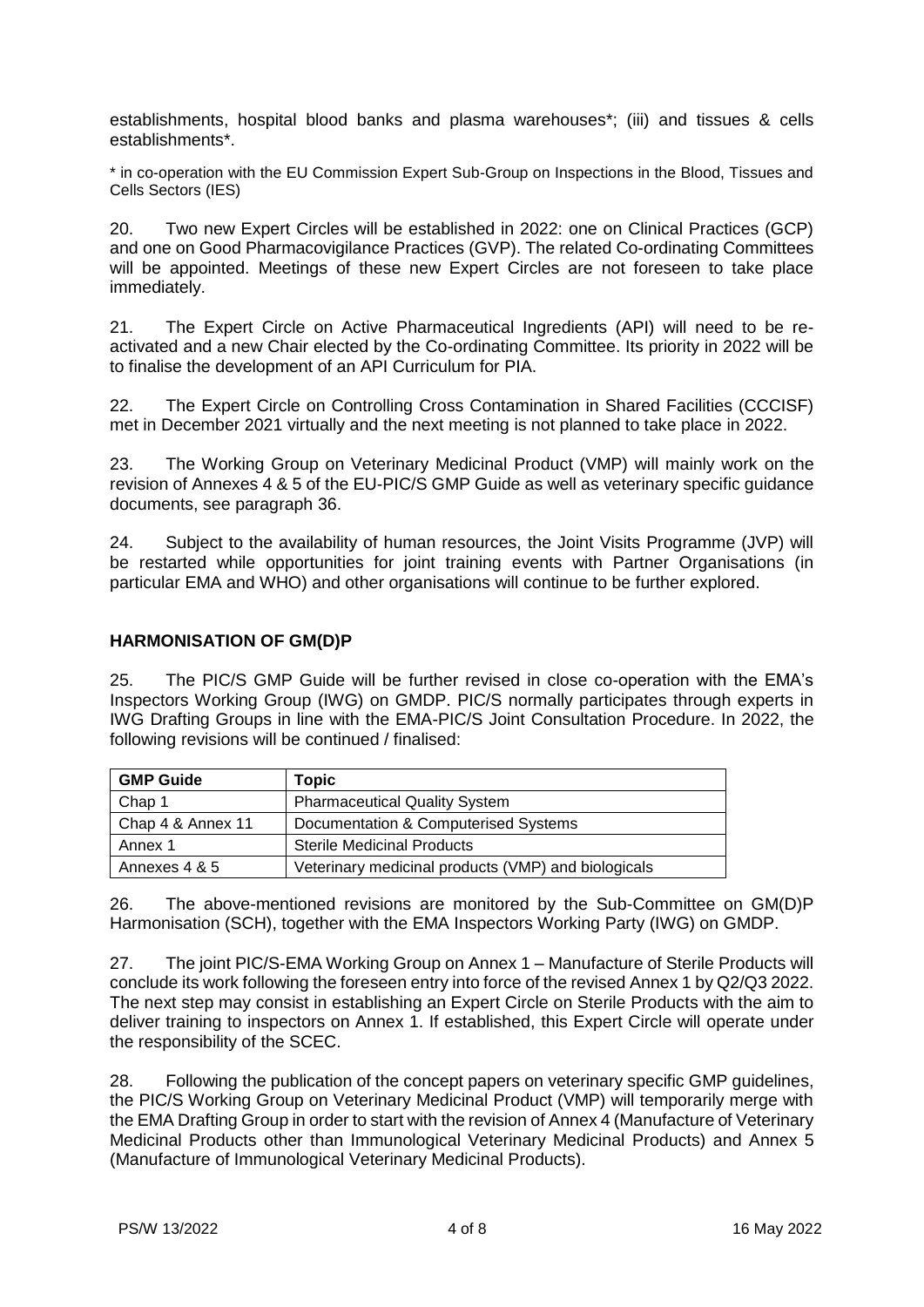29. The SCH will also continue to monitor EU Annex 21 (importation of medicinal products) through the participation of Swissmedic in the Drafting Group. Once finalised, the Committee, based on a recommendation of the SCH, will need to decide whether to adapt this Annex for PIC/S purpose.

30. PIC/S GMDP-related guidance documents will be further revised (or developed) as follows:

| <b>Reference</b> | <b>Topic</b>                                                                                                                                                              | <b>SC</b>   |
|------------------|---------------------------------------------------------------------------------------------------------------------------------------------------------------------------|-------------|
| PI 019<br>PI 020 | PIC/S Site Master File for Source Plasma Establishments (PI 019); PIC/S<br>Site Master File for Plasma Warehouses (PI 020).                                               | <b>SCH</b>  |
| PE 010-4         | PIC/S Guide to Good Practices for the Preparation of Medicinal Products in<br>Healthcare Establishments (to add annex on guidance on Total Parenteral<br>Nutrition (TPN)) | <b>SCH</b>  |
| PI 006-3         | Revision of PIC/S Recommendations on Validation Master Plan; Installation<br>and Operational Qualification; Non-Sterile Process Validation; and Cleaning<br>Validation    | <b>SCH</b>  |
| PI 007           | Recommendation on Validation of Aseptic Processes                                                                                                                         | <b>SCH</b>  |
| PI 011           | PIC/S Guidance on Good Practices for Computerised Systems in Regulated<br><b>GxP Environments</b>                                                                         | <b>SCEC</b> |
| PI 013           | <b>PIC/S Inspection Report</b>                                                                                                                                            | <b>SCH</b>  |
| PI 023-2         | Aide Memoire on Inspection of Quality Control Laboratories                                                                                                                | <b>SCH</b>  |
| PI 025           | Aide Memoire on Medicinal Gases                                                                                                                                           | <b>SCH</b>  |
| PI 030-1         | Aide-Memoire on the Inspection of APIs #                                                                                                                                  | <b>SCH</b>  |
| PI 043-2         | PIC/S Aide Memoire on Controlling Cross-Contamination in Shared Facilities                                                                                                | <b>SCH</b>  |
| PI 050           | Aide Memoire on PIC/S Data Integrity System-Specific Guidance:<br>Chromeleon 7 Chromatography Data Systems and Server/Client Systems                                      | <b>SCH</b>  |

31. The Working Group on Controlling Cross-Contamination in Shared Facilities will continue with the update and revision of the PIC/S Aide Memoire on Controlling Cross-Contamination in Shared Facilities (PI 043).

32. The Working Group on Data Integrity will discuss whether to finalise PI 050 "Aide Memoire on PIC/S Data Integrity System-Specific Guidance: Chromeleon 7 Chromatography Data Systems and Server/Client Systems".

33. The Working Group on Revision to Blood Guidance Documents will revise the PIC/S Site Master File for Source Plasma Establishments (PI 019) and PIC/S Site Master File for Plasma Warehouses (PI 020).

34. The Working Group on Aide Memoire on Tissues and Cellular Therapy Products Inspection will develop the inspection Aide Memoire for this product class.

35. A focused stakeholder consultation (Step 2) will be organised for the revised version of PI 006-3 "Recommendations on Qualification and Validation", developed by the Working Group on PI 006-3.

1

The role of the SCH will be for collaborative support once a draft is available.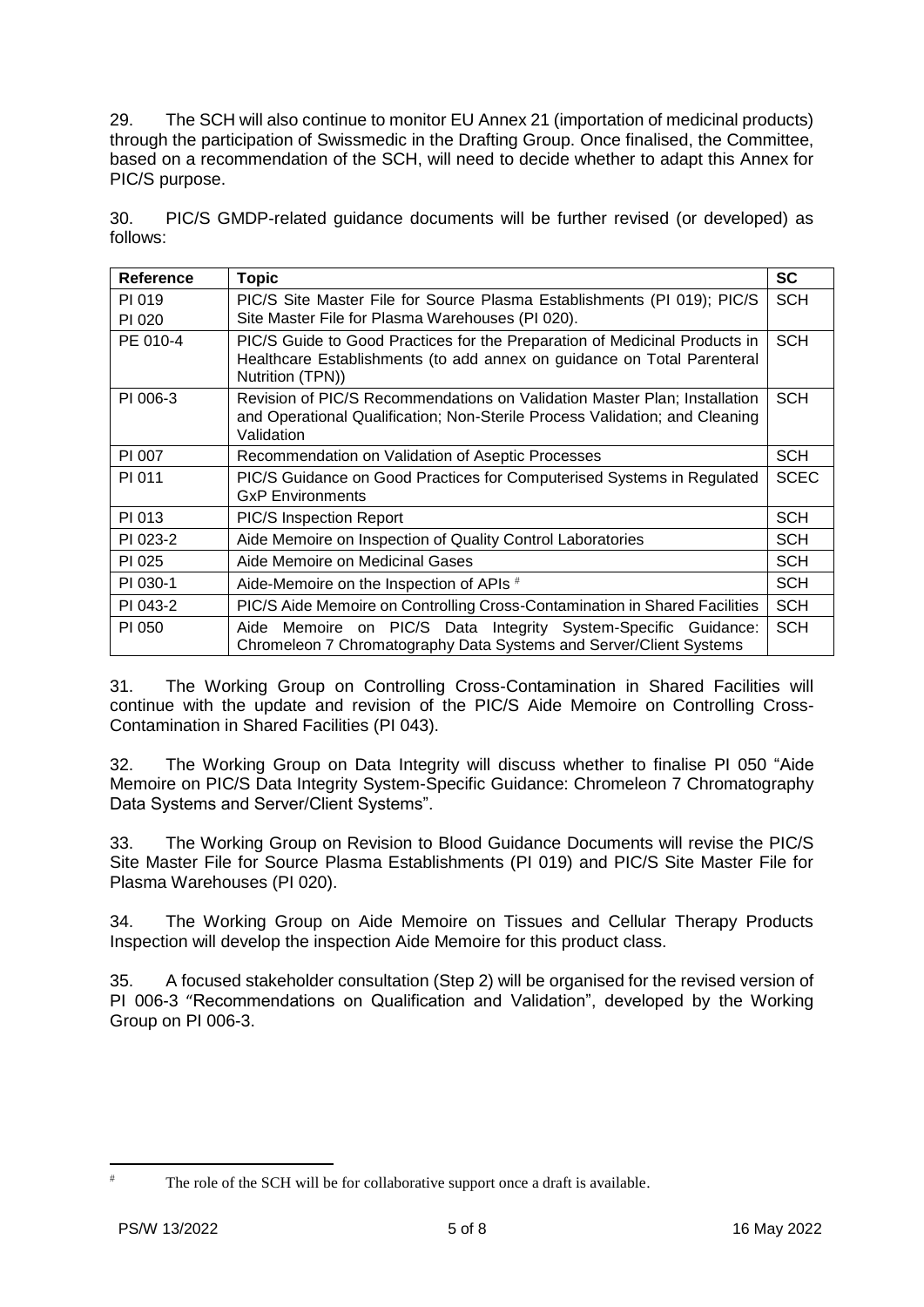36. The Working Group on Veterinary Medicinal Product (VMP) also plans to start developing new veterinary specific guidance in co-operation with EMA (cf. EMA GMDP IWG work plan 2021-2023):

- GMP for Veterinary ATMPs;
- GMP for Autogenous Veterinary Vaccines;
- GDP for API use as starting material for VMP\*;
- GDP for VMP\*.

\* Already in force in the EU / to be transposed for PIC/S purpose

37. Taking in account the recent VICH initiative on mirroring ICH Q7 in a VICH guideline on GMP for the manufacturing of APIs for medicines for veterinary use, the WG on VMP will follow with attention the work done by the existing VICH Quality Expert Working Group that will be responsible for developing this guideline. The goal will be to observe and, if possible, influence discussions in order to contribute to a better international harmonisation for the manufacturing of APIs for medicines for veterinary use.

38. An Aide-Memoire on Inspection of Manufacturers and Wholesale Distributors for Compliance with GDP and Q&A for the PIC/S GDP Guide will be finalised by 2022 .

39. The Working Group on Annex 2, in co-operation with Austria / AGES, will start with the organisation of training on PIC/S Annex 2A (Manufacture of advanced therapy medicinal products for human use). The training in itself will be provided in 2023.

40. The Sub-Committee will also follow up on some outstanding work, in particular:

- Completing the project on the PIC/S Library; and
- Circulating and evaluating the outcome of a survey to measure the use/implementation of PIC/S guidance documents (whether they are used and useful).

# **STRATEGIC DEVELOPMENT AND CO-OPERATION**

41. The Sub-Committee on Strategic Development (SCSD) will continue to monitor the activities of the five Working Groups, operating under the SCSD, which are:

- Working Group on Unique Facility Identifiers (UFI);
- > Working Group on Remote Assessment;
- Working Group on Inspector Travel Safety;
- Working Group on Confidential Informants;
- ▶ Working Group on Inspection Reliance.

42. The Working Group on UFI will work on the implementation of its proposal, endorsed by the PIC/S Committee, which is for PIC/S Participating Authorities to collect, verify and use WGS84 geographic coordinates (geocodes) in a specific format in order to aide in the identification of global pharmaceutical manufacturing facilities, for both national and third country inspections. The WG on UFI will gather information on the proposed implementation through a survey.

<sup>1</sup> 

The role of the SCH will be for collaborative support.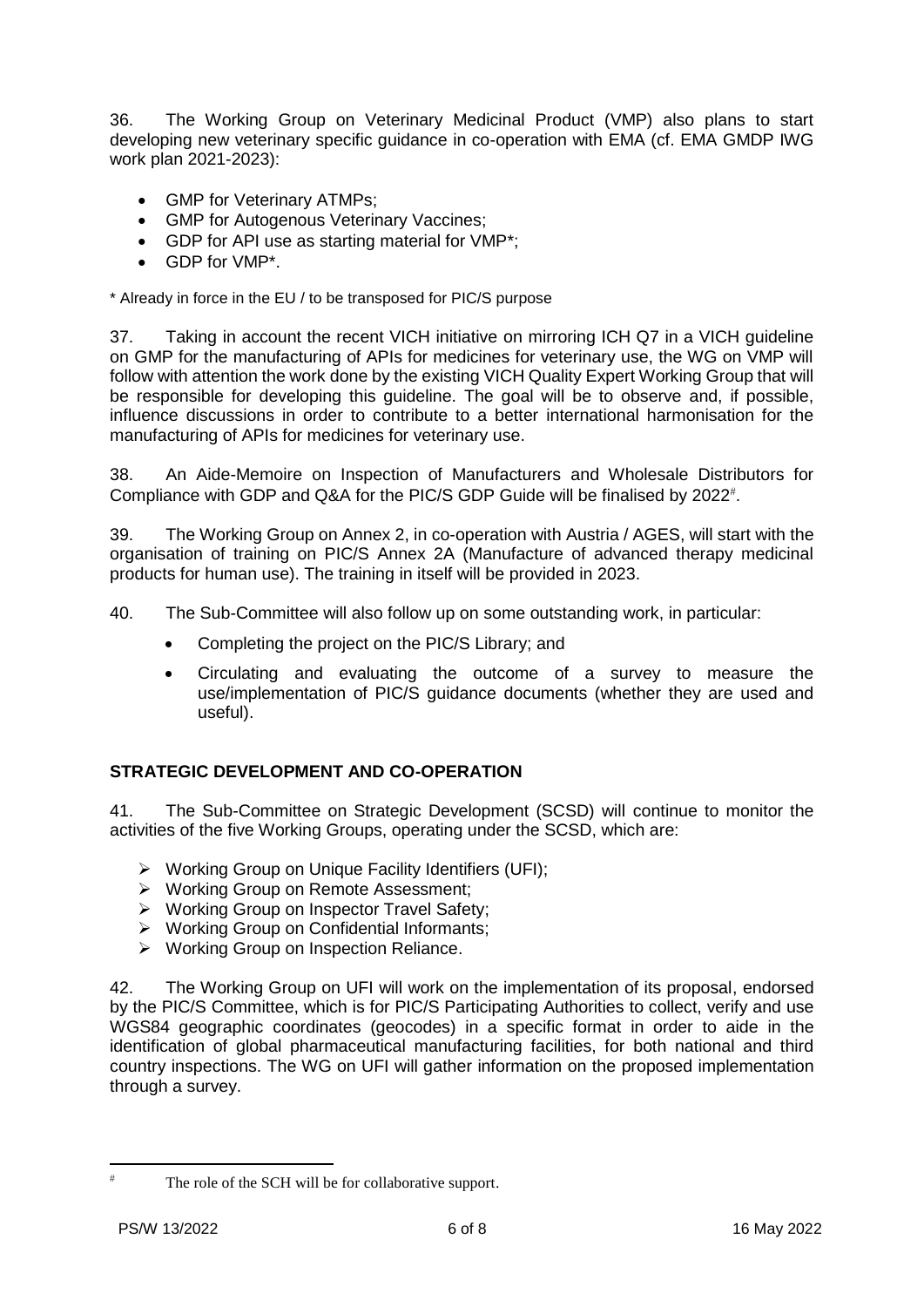43. The Working Group on Remote Assessment, established in October 2021, will work on harmonising the terminology on remote assessment, inspector's qualifications, and best practices on remote assessment.

44. The Working Group on Inspection Reliance has been established in order to identify barriers that prevent PAs to rely on already existing inspection reports, based on the PIC/S Inspection Reliance Initiative (see PIC/S Guidance on GMP Inspection Reliance: PI 048-1). The Working Group is collecting yearly statistics on the number of GMP inspections waived by Participating Authorities on the basis of a desktop assessment of an existing GMP inspection report or certificate. In 2022, it will revise the template on yearly inspection reliance statistics in order to add specific questions on existing barriers to inspection reliance.

45. The Working Group on Confidential Informants, which has been dormant since the outbreak of the pandemic in 2020, will be reactivated. The Working Group on Inspector Travel Safety will have to elect a new Chair before resuming its activities.

46. Co-operation with Partner Organisations (EC, EMA, EDQM, OIE, UNICEF and WHO) will be further pursued and improved interaction considered in order to avoid the duplication of activities, notably in the field of GMDP training and the drafting of guidance documents.

47. Possibilities to co-operate with other organisations will be further explored, in particular with the International Coalition of Medicines Regulatory Authorities (ICMRA) and the International Council for Harmonisation of Technical Requirements for Pharmaceuticals for Human Use (ICH).

48. The SCSD will monitor the finalisation of the Memorandum of Understanding (MoU) with the European Commission (EC), which will serve as a basis for future co-operation. Regulatory collaboration will be strengthened with ICMRA, notably through PIC/S' participation in the ICMRA project on PQ-KMS (Pharmaceutical Quality – Knowledge Management System).

49. The SCSD will finalise the draft PIC/S policy on non-political, non-discriminatory organisation, which will be submitted to the Committee for adoption. It will review the classification of PIC/S documents and further discuss the launching of a voluntary pilot on compliance management related to the sharing of information regarding borderline compliance, i.e. cases, where a GMP certificate has been issued but the manufacturer does not fully comply with GMP.

50. Relations with selected Non-Members, having expressed an interest to join PIC/S, will be fostered. Establishing a good working relationship is essential for Competent Medicines Regulatory Authorities to apply for PIC/S membership.

# **COMMUNICATION AND FINANCES**

51. The general objective of the Sub-Committee on Communication (SC COM) will be to improve communication, both internally and externally, notably on social media. A promotional video for PIC/S will be developed as well as tools to measure the utilisation and implementation of PIC/S guidance documents. A call will be made to restart the PIC/S List of Planned Foreign Inspections, which has been put on hold during the COVID-19 pandemic. Ways to enhance the use of the list will be considered in co-ordination with the Working Group on Inspection Reliance.